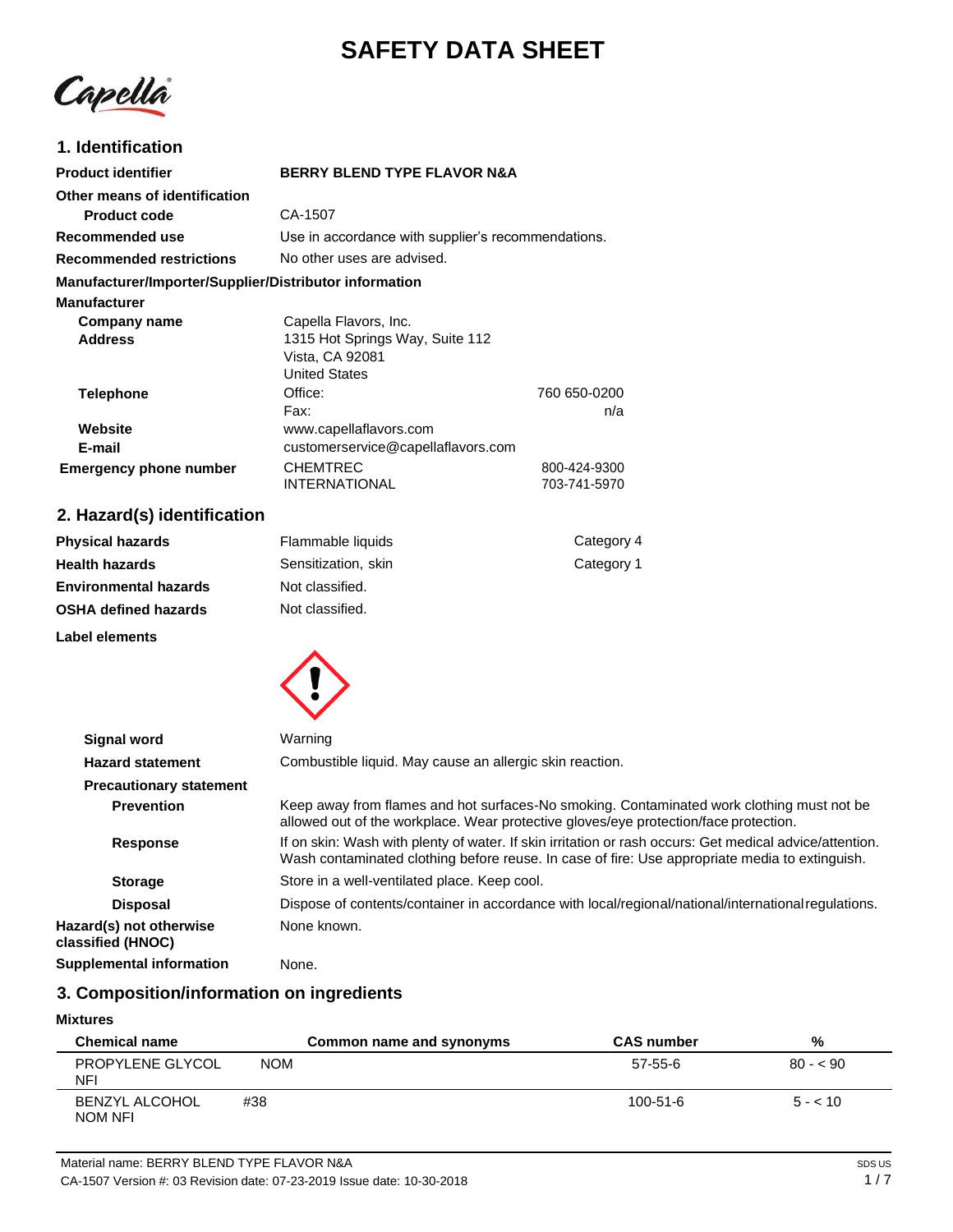| <b>Chemical name</b>                                                         | Common name and synonyms                                                                                                                                                            | <b>CAS number</b> | %       |
|------------------------------------------------------------------------------|-------------------------------------------------------------------------------------------------------------------------------------------------------------------------------------|-------------------|---------|
| <b>MENTHOL CRYSTALS NAT NOP</b><br>#1120                                     |                                                                                                                                                                                     | 2216-51-5         | $3 - 5$ |
| Other components below reportable levels                                     |                                                                                                                                                                                     |                   | $3 - 5$ |
|                                                                              | *Designates that a specific chemical identity and/or percentage of composition has been withheld as a trade secret.                                                                 |                   |         |
| 4. First-aid measures                                                        |                                                                                                                                                                                     |                   |         |
| <b>Inhalation</b>                                                            | Move to fresh air. Call a physician if symptoms develop or persist.                                                                                                                 |                   |         |
| <b>Skin contact</b>                                                          | Remove contaminated clothing immediately and wash skin with soap and water. In case of<br>eczema or other skin disorders: Seek medical attention and take along these instructions. |                   |         |
| Eye contact                                                                  | Rinse with water. Get medical attention if irritation develops and persists.                                                                                                        |                   |         |
| Ingestion                                                                    | Rinse mouth. Get medical attention if symptoms occur.                                                                                                                               |                   |         |
| <b>Most important</b><br>symptoms/effects, acute and<br>delayed              | Direct contact with eyes may cause temporary irritation. May cause an allergic skin reaction.<br>Dermatitis, Rash.                                                                  |                   |         |
| Indication of immediate<br>medical attention and special<br>treatment needed | Provide general supportive measures and treat symptomatically. Keep victim under observation.<br>Symptoms may be delayed.                                                           |                   |         |
| <b>General information</b>                                                   | Ensure that medical personnel are aware of the material(s) involved, and take precautions to<br>protect themselves. Wash contaminated clothing before reuse.                        |                   |         |
| 5. Fire-fighting measures                                                    |                                                                                                                                                                                     |                   |         |
| Suitable extinguishing media                                                 | Water fog. Alcohol resistant foam. Dry chemical powder. Carbon dioxide (CO2).                                                                                                       |                   |         |
| Unsuitable extinguishing<br>media                                            | Do not use water jet as an extinguisher, as this will spread the fire.                                                                                                              |                   |         |

**Specific hazards arising from the chemical Special protective equipment and precautions for firefighters Fire fighting equipment/instructions** The product is combustible, and heating may generate vapors which may form explosive vapor/air mixtures. During fire, gases hazardous to health may be formed. Self-contained breathing apparatus and full protective clothing must be worn in case of fire. In case of fire and/or explosion do not breathe fumes. Move containers from fire area if you can do so without risk.

**General fire hazards** Use standard firefighting procedures and consider the hazards of other involved materials. Combustible liquid.

# **6. Accidental release measures**

**Specific methods** 

| Personal precautions,<br>protective equipment and<br>emergency procedures | Keep unnecessary personnel away. Keep people away from and upwind of spill/leak. Eliminate all<br>ignition sources (no smoking, flares, sparks, or flames in immediate area). Wear appropriate<br>protective equipment and clothing during clean-up. Avoid breathing mist/vapors. Do not touch<br>damaged containers or spilled material unless wearing appropriate protective clothing. Ensure<br>adequate ventilation. Local authorities should be advised if significant spillages cannot be<br>contained. For personal protection, see section 8 of the SDS. |
|---------------------------------------------------------------------------|------------------------------------------------------------------------------------------------------------------------------------------------------------------------------------------------------------------------------------------------------------------------------------------------------------------------------------------------------------------------------------------------------------------------------------------------------------------------------------------------------------------------------------------------------------------|
| <b>Methods and materials for</b><br>containment and cleaning up           | Use water spray to reduce vapors or divert vapor cloud drift. Eliminate all ignition sources (no<br>smoking, flares, sparks, or flames in immediate area). Keep combustibles (wood, paper, oil, etc.)<br>away from spilled material.                                                                                                                                                                                                                                                                                                                             |
|                                                                           | Large Spills: Stop the flow of material, if this is without risk. Dike the spilled material, where this is<br>possible. Use a non-combustible material like vermiculite, sand or earth to soak up the product<br>and place into a container for later disposal. Following product recovery, flush area with water.                                                                                                                                                                                                                                               |
|                                                                           | Small Spills: Absorb with earth, sand or other non-combustible material and transfer to containers<br>for later disposal. Wipe up with absorbent material (e.g. cloth, fleece). Clean surface thoroughly to<br>remove residual contamination.                                                                                                                                                                                                                                                                                                                    |
|                                                                           | Never return spills to original containers for re-use. For waste disposal, see section 13 of the SDS.                                                                                                                                                                                                                                                                                                                                                                                                                                                            |
| <b>Environmental precautions</b>                                          | Avoid discharge into drains, water courses or onto the ground.                                                                                                                                                                                                                                                                                                                                                                                                                                                                                                   |
| 7. Handling and storage                                                   |                                                                                                                                                                                                                                                                                                                                                                                                                                                                                                                                                                  |
| Precautions for safe handling                                             | Keep away from open flames, hot surfaces and sources of ignition. When using do not smoke.<br>Avoid breathing mist/vapors. Avoid contact with eyes, skin, and clothing. Avoid prolonged<br>exposure. Provide adequate ventilation. Wear appropriate personal protective equipment. Observe                                                                                                                                                                                                                                                                       |

good industrial hygiene practices.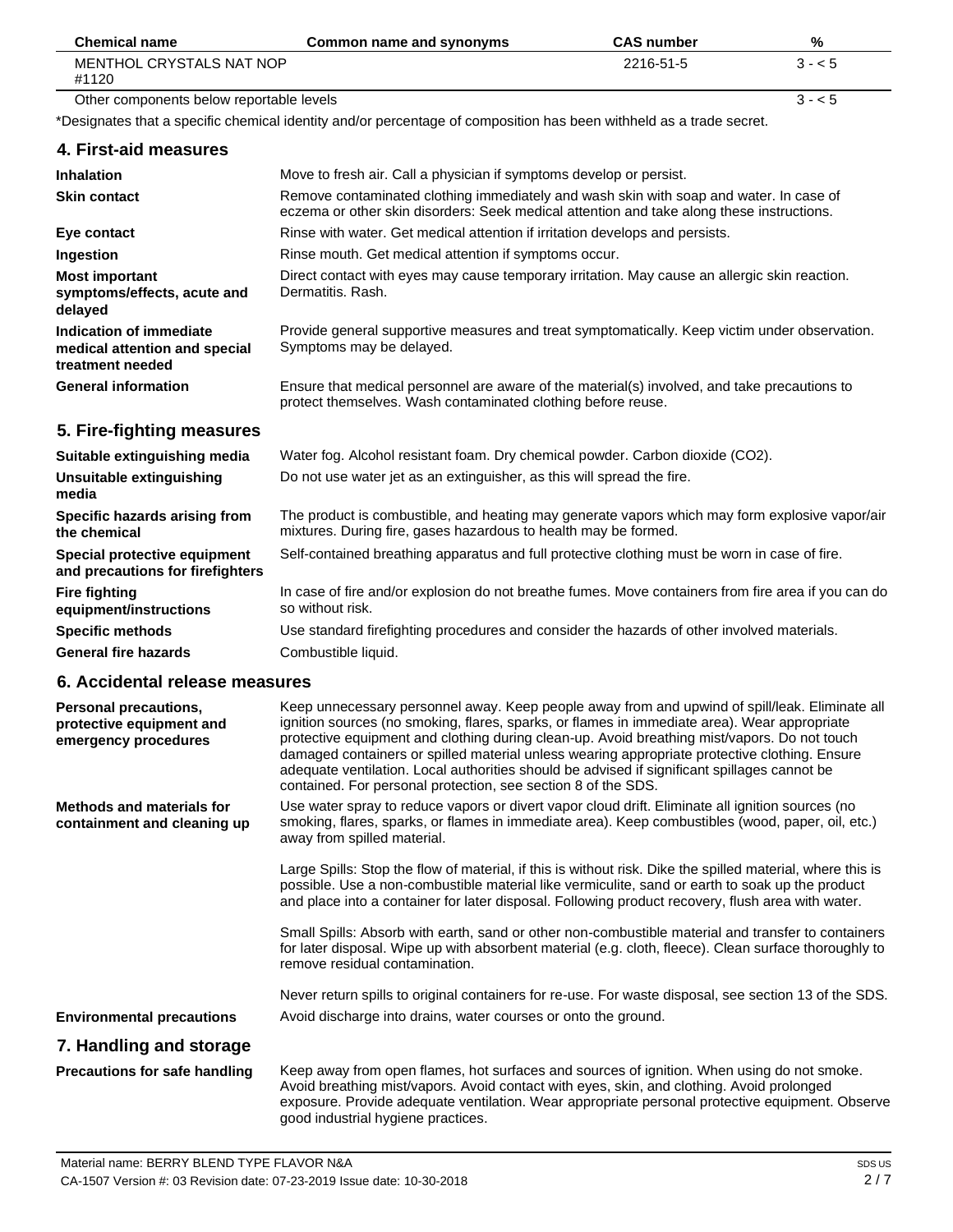Keep away from heat, sparks and open flame. Store in a cool, dry place out of direct sunlight. Store in tightly closed container. Store in a well-ventilated place. Keep in an area equipped with sprinklers. Store away from incompatible materials (see Section 10 of the SDS).

# **8. Exposure controls/personal protection**

#### **Occupational exposure limits**

The following constituents are the only constituents of the product which have a PEL, TLV or other recommended exposure limit. At this time, the other constituents have no known exposure limits.

| <b>Components</b>                                           | US. Workplace Environmental Exposure Level (WEEL) Guides<br><b>Type</b>                                                                                                                                                                                                                                                                                            | <b>Value</b> | <b>Form</b> |
|-------------------------------------------------------------|--------------------------------------------------------------------------------------------------------------------------------------------------------------------------------------------------------------------------------------------------------------------------------------------------------------------------------------------------------------------|--------------|-------------|
| <b>BENZYL ALCOHOL</b><br>#38 NOM NFI (CAS<br>$100 - 51 - 6$ | <b>TWA</b>                                                                                                                                                                                                                                                                                                                                                         | 44.2 mg/m3   |             |
|                                                             |                                                                                                                                                                                                                                                                                                                                                                    | 10 ppm       |             |
| PROPYLENE GLYCOL<br>NOM NFI (CAS 57-55-6)                   | <b>TWA</b>                                                                                                                                                                                                                                                                                                                                                         | 10 $mg/m3$   | Aerosol.    |
| <b>Biological limit values</b>                              | No biological exposure limits noted for the ingredient(s).                                                                                                                                                                                                                                                                                                         |              |             |
| Appropriate engineering<br>controls                         | Good general ventilation should be used. Ventilation rates should be matched to conditions. If<br>applicable, use process enclosures, local exhaust ventilation, or other engineering controls to<br>maintain airborne levels below recommended exposure limits. If exposure limits have not been<br>established, maintain airborne levels to an acceptable level. |              |             |
|                                                             | Individual protection measures, such as personal protective equipment                                                                                                                                                                                                                                                                                              |              |             |
| <b>Eye/face protection</b>                                  | Face shield is recommended. Wear safety glasses with side shields (or goggles).                                                                                                                                                                                                                                                                                    |              |             |
| <b>Skin protection</b><br><b>Hand protection</b>            | Wear appropriate chemical resistant gloves.                                                                                                                                                                                                                                                                                                                        |              |             |
| Other                                                       | Wear appropriate chemical resistant clothing. Use of an impervious apron is recommended.                                                                                                                                                                                                                                                                           |              |             |
| <b>Respiratory protection</b>                               | If engineering controls do not maintain airborne concentrations below recommended exposure<br>limits (where applicable) or to an acceptable level (in countries where exposure limits have not<br>been established), an approved respirator must be worn.                                                                                                          |              |             |
| <b>Thermal hazards</b>                                      | Wear appropriate thermal protective clothing, when necessary.                                                                                                                                                                                                                                                                                                      |              |             |
| <b>General hygiene</b><br>considerations                    | When using do not smoke. Always observe good personal hygiene measures, such as washing<br>after handling the material and before eating, drinking, and/or smoking. Routinely wash work<br>clothing and protective equipment to remove contaminants. Contaminated work clothing should not<br>be allowed out of the workplace.                                     |              |             |

#### **9. Physical and chemical properties**

| Appearance                                   |                                  |
|----------------------------------------------|----------------------------------|
| <b>Physical state</b>                        | Liquid.                          |
| Form                                         | Liquid.                          |
| Color                                        | Not available.                   |
| Odor                                         | Not available.                   |
| Odor threshold                               | Not available.                   |
| рH                                           | Not available.                   |
| Melting point/freezing point                 | $-74.2$ °F ( $-59$ °C) estimated |
| Initial boiling point and boiling<br>range   | 370.76 °F (188.2 °C) estimated   |
| <b>Flash point</b>                           | 186.4 °F (85.8 °C) Closed Cup    |
| <b>Evaporation rate</b>                      | Not available.                   |
| Flammability (solid, gas)                    | Not applicable.                  |
| Upper/lower flammability or explosive limits |                                  |
| <b>Flammability limit - lower</b><br>(%)     | Not available.                   |
| <b>Flammability limit - upper</b><br>(%)     | Not available.                   |

**Explosive limit - lower (%)** Not available.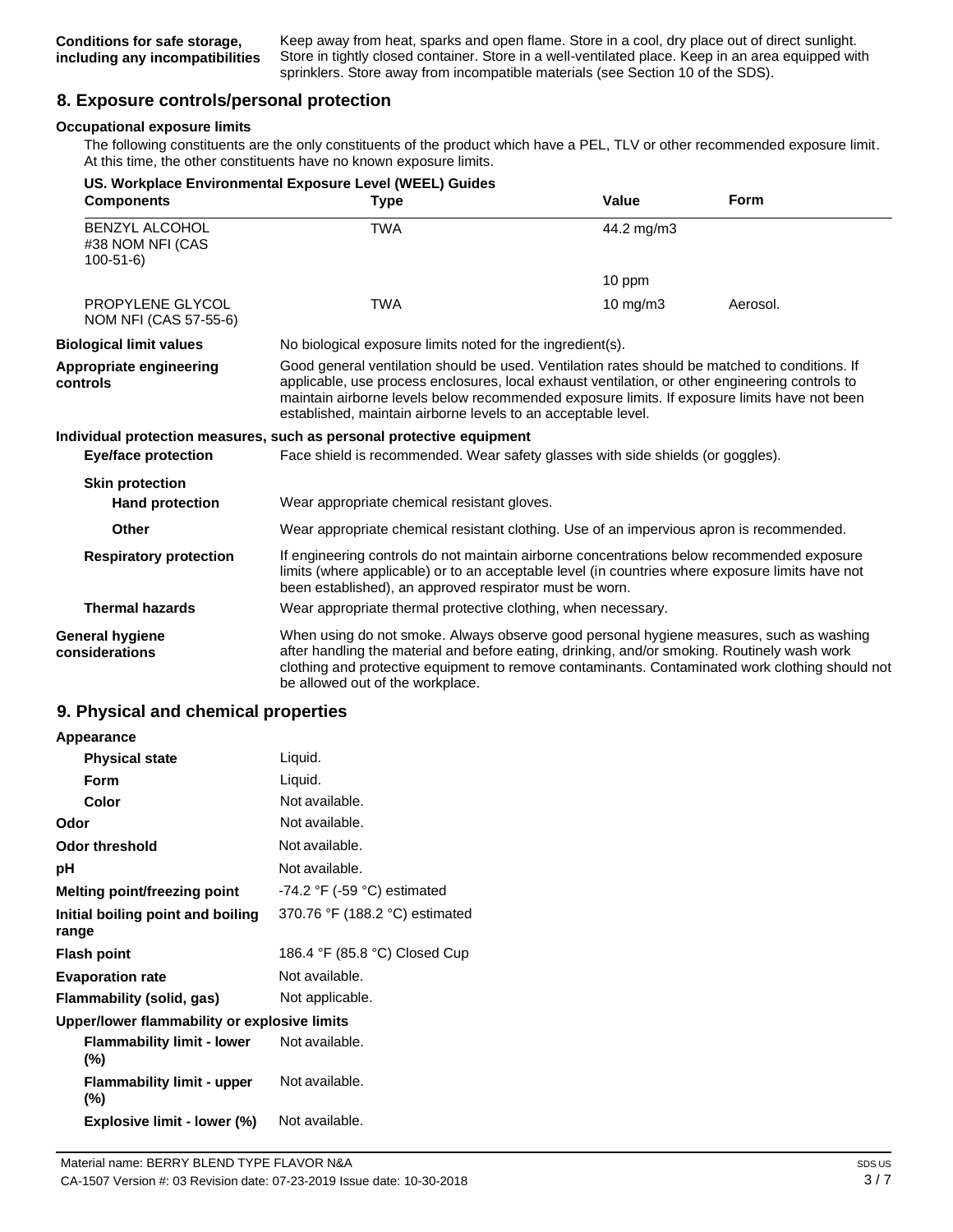| Explosive limit - upper (%)                       | Not available.               |
|---------------------------------------------------|------------------------------|
| Vapor pressure                                    | 0.17 hPa estimated           |
| Vapor density                                     | Not available.               |
| <b>Relative density</b>                           | Not available.               |
| Solubility(ies)                                   |                              |
| Solubility (water)                                | Not available.               |
| <b>Partition coefficient</b><br>(n-octanol/water) | Not available.               |
| <b>Auto-ignition temperature</b>                  | 700 °F (371.11 °C) estimated |
| <b>Decomposition temperature</b>                  | Not available.               |
| <b>Viscosity</b>                                  | Not available.               |
| <b>Other information</b>                          |                              |
| <b>Explosive properties</b>                       | Not explosive.               |
| <b>Flammability class</b>                         | Combustible IIIA estimated   |
| <b>Oxidizing properties</b>                       | Not oxidizing.               |
| <b>Refractive index</b>                           | 1.4245 - 1.4545              |
| <b>Specific gravity</b>                           | $1.01 - 1.04$                |

# **10. Stability and reactivity**

| <b>Reactivity</b>                            | The product is stable and non-reactive under normal conditions of use, storage and transport.                                                                            |  |
|----------------------------------------------|--------------------------------------------------------------------------------------------------------------------------------------------------------------------------|--|
| <b>Chemical stability</b>                    | Material is stable under normal conditions.                                                                                                                              |  |
| <b>Possibility of hazardous</b><br>reactions | No dangerous reaction known under conditions of normal use.                                                                                                              |  |
| <b>Conditions to avoid</b>                   | Keep away from heat, hot surfaces, sparks, open flames and other ignition sources. Avoid<br>temperatures exceeding the flash point. Contact with incompatible materials. |  |
| Incompatible materials                       | Strong oxidizing agents.                                                                                                                                                 |  |
| <b>Hazardous decomposition</b><br>products   | No hazardous decomposition products are known.                                                                                                                           |  |

# **11. Toxicological information**

### **Information on likely routes of exposure**

| <b>Inhalation</b>                                                                  | Prolonged inhalation may be harmful.                     |
|------------------------------------------------------------------------------------|----------------------------------------------------------|
| <b>Skin contact</b>                                                                | May cause an allergic skin reaction.                     |
| Eye contact                                                                        | Direct contact with eyes may cause temporary irritation. |
| Ingestion                                                                          | Expected to be a low ingestion hazard.                   |
| Symptoms related to the<br>physical, chemical and<br>toxicological characteristics | May cause an allergic skin reaction. Dermatitis. Rash.   |

#### **Information on toxicological effects**

**Acute toxicity**

| <b>Components</b>                           | <b>Species</b>             | <b>Test Results</b>                                      |  |
|---------------------------------------------|----------------------------|----------------------------------------------------------|--|
| <b>BENZYL ALCOHOL</b>                       | #38 NOM NFI (CAS 100-51-6) |                                                          |  |
| <b>Acute</b>                                |                            |                                                          |  |
| Oral                                        |                            |                                                          |  |
| LD50                                        | Rat                        | 1230 - 3100 mg/kg                                        |  |
| MENTHOL CRYSTALS NAT NOP                    | #1120 (CAS 2216-51-5)      |                                                          |  |
| Acute                                       |                            |                                                          |  |
| Oral                                        |                            |                                                          |  |
| LD50                                        | Rat                        | 3300 mg/kg                                               |  |
| <b>Skin corrosion/irritation</b>            |                            | Prolonged skin contact may cause temporary irritation.   |  |
| Serious eye damage/eye<br><i>irritation</i> |                            | Direct contact with eyes may cause temporary irritation. |  |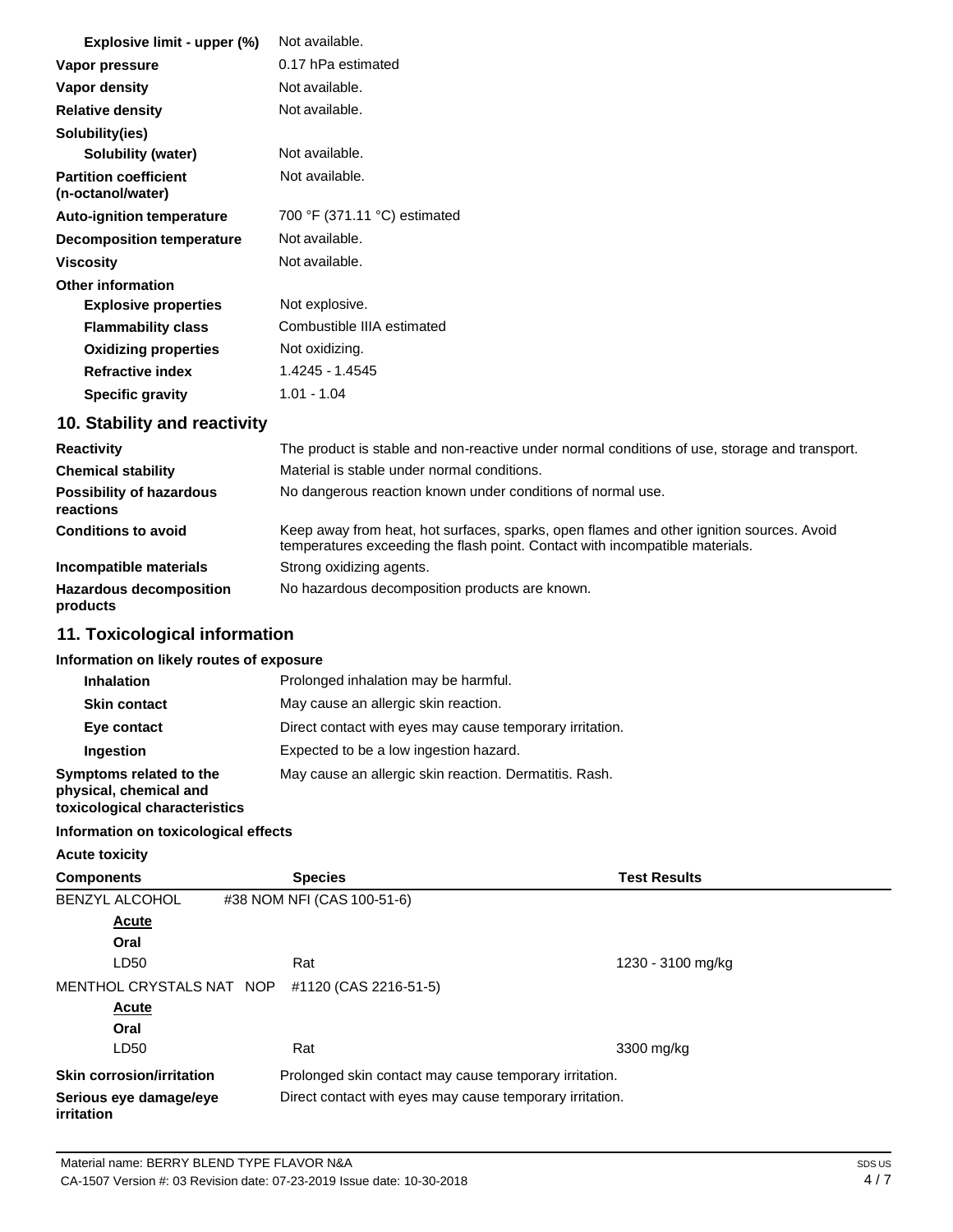| Respiratory or skin sensitization                                                                                                |                                                                                                                                                                                                                        |  |  |  |
|----------------------------------------------------------------------------------------------------------------------------------|------------------------------------------------------------------------------------------------------------------------------------------------------------------------------------------------------------------------|--|--|--|
| <b>Respiratory sensitization</b>                                                                                                 | Not a respiratory sensitizer.                                                                                                                                                                                          |  |  |  |
| <b>Skin sensitization</b>                                                                                                        | May cause an allergic skin reaction.                                                                                                                                                                                   |  |  |  |
| <b>Germ cell mutagenicity</b>                                                                                                    | No data available to indicate product or any components present at greater than 0.1% are<br>mutagenic or genotoxic.                                                                                                    |  |  |  |
| Carcinogenicity                                                                                                                  | Not classifiable as to carcinogenicity to humans.                                                                                                                                                                      |  |  |  |
| IARC Monographs. Overall Evaluation of Carcinogenicity                                                                           |                                                                                                                                                                                                                        |  |  |  |
| Not listed.                                                                                                                      | OSHA Specifically Regulated Substances (29 CFR 1910.1001-1052)                                                                                                                                                         |  |  |  |
| Not regulated.                                                                                                                   | US. National Toxicology Program (NTP) Report on Carcinogens                                                                                                                                                            |  |  |  |
| Not listed.                                                                                                                      |                                                                                                                                                                                                                        |  |  |  |
| <b>Reproductive toxicity</b>                                                                                                     | This product is not expected to cause reproductive or developmental effects.                                                                                                                                           |  |  |  |
| Specific target organ toxicity -<br>single exposure                                                                              | Not classified.                                                                                                                                                                                                        |  |  |  |
| Specific target organ toxicity -<br>repeated exposure                                                                            | Not classified.                                                                                                                                                                                                        |  |  |  |
| <b>Aspiration hazard</b>                                                                                                         | Not an aspiration hazard.                                                                                                                                                                                              |  |  |  |
| <b>Chronic effects</b>                                                                                                           | Prolonged inhalation may be harmful.                                                                                                                                                                                   |  |  |  |
| 12. Ecological information                                                                                                       |                                                                                                                                                                                                                        |  |  |  |
| <b>Ecotoxicity</b>                                                                                                               | The product is not classified as environmentally hazardous. However, this does not exclude the<br>possibility that large or frequent spills can have a harmful or damaging effect on the environment.                  |  |  |  |
| Persistence and degradability                                                                                                    | No data is available on the degradability of any ingredients in the mixture.                                                                                                                                           |  |  |  |
| <b>Bioaccumulative potential</b>                                                                                                 |                                                                                                                                                                                                                        |  |  |  |
| Partition coefficient n-octanol / water (log Kow)<br><b>BENZYL ALCOHOL</b><br>MENTHOL CRYSTALS NAT NOP #1120<br>PROPYLENE GLYCOL | #38 NOM NFI<br>1.1<br>3.3<br>NOM NFI<br>$-0.92$                                                                                                                                                                        |  |  |  |
| <b>Mobility in soil</b>                                                                                                          | No data available.                                                                                                                                                                                                     |  |  |  |
| Other adverse effects                                                                                                            | No other adverse environmental effects (e.g. ozone depletion, photochemical ozone creation<br>potential, endocrine disruption, global warming potential) are expected from this component.                             |  |  |  |
| 13. Disposal considerations                                                                                                      |                                                                                                                                                                                                                        |  |  |  |
| <b>Disposal instructions</b>                                                                                                     | Collect and reclaim or dispose in sealed containers at licensed waste disposal site. Dispose of<br>contents/container in accordance with local/regional/national/international regulations.                            |  |  |  |
| <b>Local disposal regulations</b>                                                                                                | Dispose in accordance with all applicable regulations.                                                                                                                                                                 |  |  |  |
| Hazardous waste code                                                                                                             | The waste code should be assigned in discussion between the user, the producer and the waste<br>disposal company.                                                                                                      |  |  |  |
| Waste from residues / unused<br>products                                                                                         | Dispose of in accordance with local regulations. Empty containers or liners may retain some<br>product residues. This material and its container must be disposed of in a safe manner (see:<br>Disposal instructions). |  |  |  |
| <b>Contaminated packaging</b>                                                                                                    | Since emptied containers may retain product residue, follow label warnings even after container is<br>emptied. Empty containers should be taken to an approved waste handling site for recycling or<br>disposal.       |  |  |  |
| 14. Transport information                                                                                                        |                                                                                                                                                                                                                        |  |  |  |
| <b>DOT</b>                                                                                                                       |                                                                                                                                                                                                                        |  |  |  |
| Not regulated as dangerous goods.                                                                                                |                                                                                                                                                                                                                        |  |  |  |
| <b>IATA</b>                                                                                                                      |                                                                                                                                                                                                                        |  |  |  |
| Not regulated as dangerous goods.                                                                                                |                                                                                                                                                                                                                        |  |  |  |

**IMDG**

Not regulated as dangerous goods.

**Transport in bulk according to**  Not established.

**Annex II of MARPOL 73/78 and** 

**the IBC Code**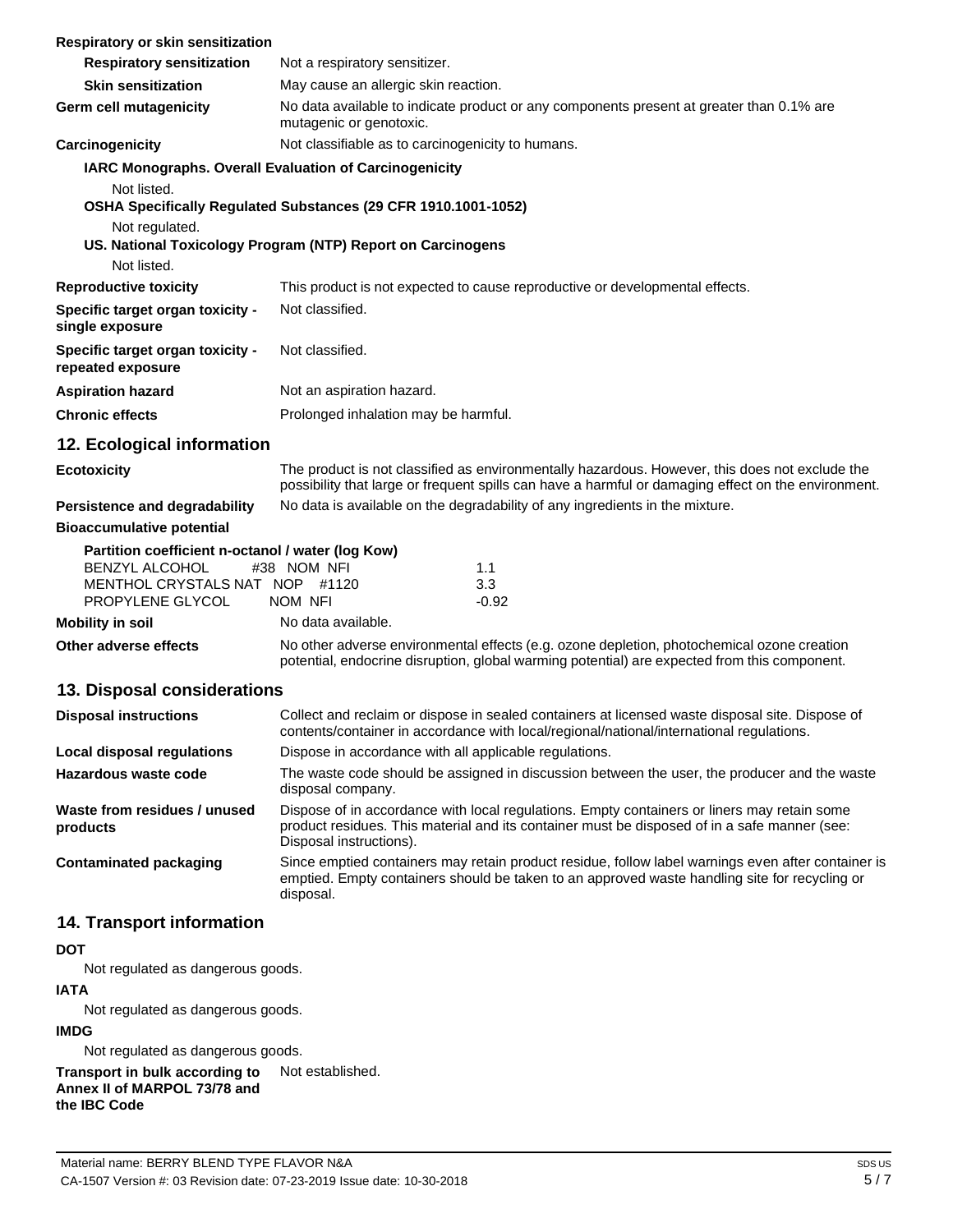| 15. Regulatory information                    |                                                                                                                                                                                                                                                         |                        |
|-----------------------------------------------|---------------------------------------------------------------------------------------------------------------------------------------------------------------------------------------------------------------------------------------------------------|------------------------|
| US federal regulations                        | This product is a "Hazardous Chemical" as defined by the OSHA Hazard Communication<br>Standard, 29 CFR 1910.1200.                                                                                                                                       |                        |
| <b>Toxic Substances Control Act (TSCA)</b>    |                                                                                                                                                                                                                                                         |                        |
|                                               | TSCA Section 12(b) Export Notification (40 CFR 707, Subpt. D)                                                                                                                                                                                           |                        |
| Not regulated.                                |                                                                                                                                                                                                                                                         |                        |
|                                               | <b>CERCLA Hazardous Substance List (40 CFR 302.4)</b>                                                                                                                                                                                                   |                        |
| Not listed.                                   |                                                                                                                                                                                                                                                         |                        |
| SARA 304 Emergency release notification       |                                                                                                                                                                                                                                                         |                        |
| Not regulated.                                |                                                                                                                                                                                                                                                         |                        |
| Not regulated.                                | OSHA Specifically Regulated Substances (29 CFR 1910.1001-1052)                                                                                                                                                                                          |                        |
|                                               | Superfund Amendments and Reauthorization Act of 1986 (SARA)                                                                                                                                                                                             |                        |
| <b>SARA 302 Extremely hazardous substance</b> |                                                                                                                                                                                                                                                         |                        |
| Not listed.                                   |                                                                                                                                                                                                                                                         |                        |
| SARA 311/312 Hazardous<br>chemical            | No (Exempt)                                                                                                                                                                                                                                             |                        |
| SARA 313 (TRI reporting)<br>Not regulated.    |                                                                                                                                                                                                                                                         |                        |
| <b>Other federal regulations</b>              |                                                                                                                                                                                                                                                         |                        |
|                                               | Clean Air Act (CAA) Section 112 Hazardous Air Pollutants (HAPs) List                                                                                                                                                                                    |                        |
| Not regulated.                                |                                                                                                                                                                                                                                                         |                        |
|                                               | Clean Air Act (CAA) Section 112(r) Accidental Release Prevention (40 CFR 68.130)                                                                                                                                                                        |                        |
| Not regulated.                                |                                                                                                                                                                                                                                                         |                        |
| <b>Safe Drinking Water Act</b><br>(SDWA)      | Not regulated.                                                                                                                                                                                                                                          |                        |
| US state regulations                          |                                                                                                                                                                                                                                                         |                        |
| <b>California Proposition 65</b>              | California Safe Drinking Water and Toxic Enforcement Act of 1986 (Proposition 65): This material<br>is not known to contain any chemicals currently listed as carcinogens or reproductive toxins. For<br>more information go to www.P65Warnings.ca.gov. |                        |
| <b>International Inventories</b>              |                                                                                                                                                                                                                                                         |                        |
| Country(s) or region                          | <b>Inventory name</b>                                                                                                                                                                                                                                   | On inventory (yes/no)* |
| Australia                                     | Australian Inventory of Chemical Substances (AICS)                                                                                                                                                                                                      | No                     |
| Canada                                        | Domestic Substances List (DSL)                                                                                                                                                                                                                          | No                     |
| Canada                                        | Non-Domestic Substances List (NDSL)                                                                                                                                                                                                                     | No                     |
| China                                         | Inventory of Existing Chemical Substances in China (IECSC)                                                                                                                                                                                              | No                     |

United States & Puerto Rico Toxic Substances Control Act (TSCA) Inventory No No

Substances (EINECS)

\*A "Yes" indicates that all components of this product comply with the inventory requirements administered by the governing country(s)

A "No" indicates that one or more components of the product are not listed or exempt from listing on the inventory administered by the governing country(s).

Taiwan Taiwan Chemical Substance Inventory (TCSI) No No

Europe **European Inventory of Existing Commercial Chemical Chemical Chemical Chemical Chemical Chemical Chemical Chemical Chemical Chemical Chemical Chemical Chemical Chemical Chemical Chemical Chemical Chemical Chemical C** 

Europe **European List of Notified Chemical Substances (ELINCS)** No Notice Note 2014 Japan **Inventory of Existing and New Chemical Substances (ENCS)** No No Korea **Existing Chemicals List (ECL)** No and the existing Chemicals List (ECL) No and the existing Chemicals List (ECL) New Zealand New Zealand Inventory No Philippines **Philippine Inventory of Chemicals and Chemical Substances** No **No** 

# **16. Other information, including date of preparation or last revision**

(PICCS)

| Issue date           | 10-30-2018 |
|----------------------|------------|
| <b>Revision date</b> | 07-23-2019 |